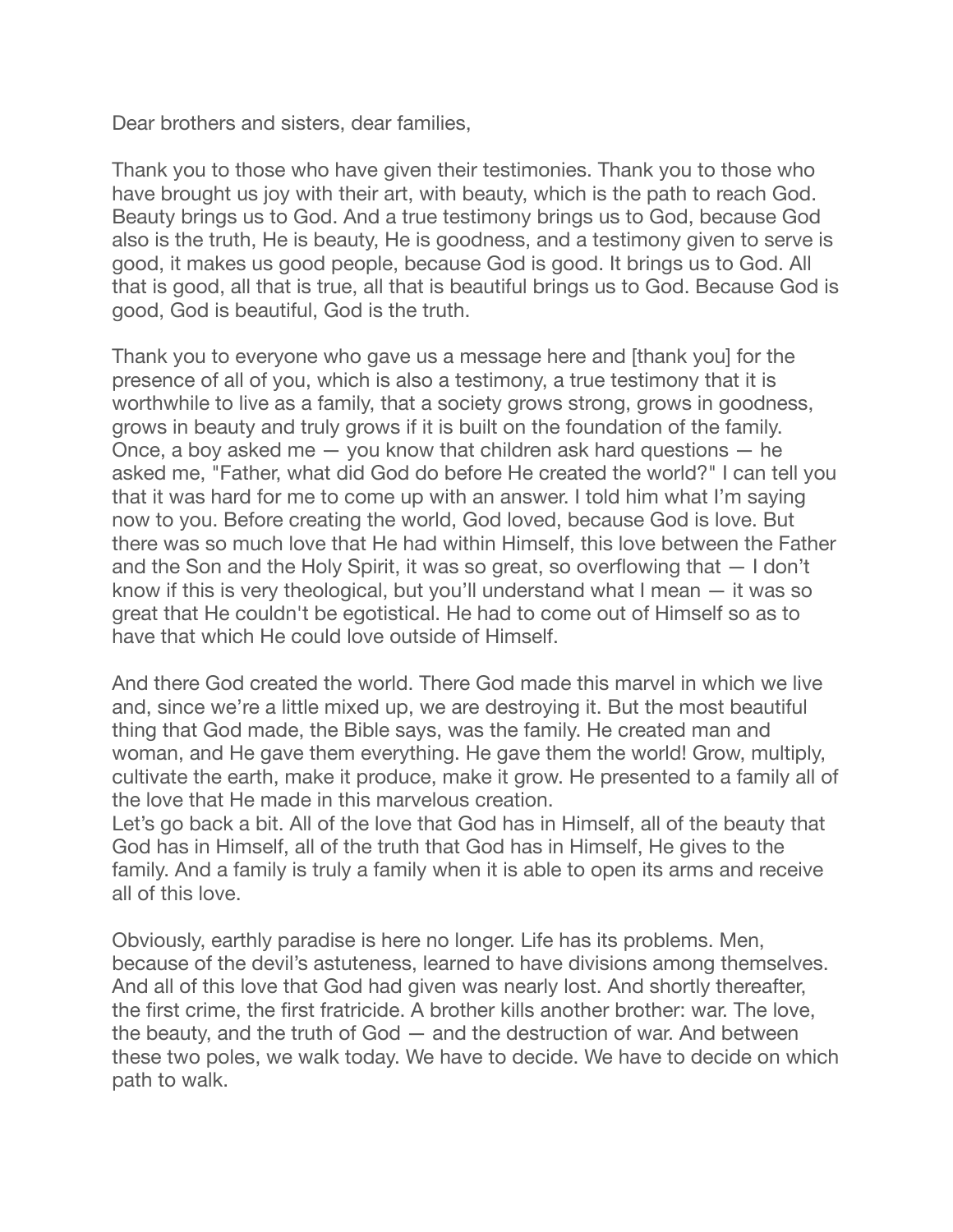But let's go back. When the man and his wife made the mistake and distanced themselves from God, God did not leave them alone. There was so much love, so much love that He began to walk with humanity. He began to walk with His people, until the fullness of time arrived, and He gave the greatest sign of His love, His Son.

And His Son, where did He send Him? To a palace? To a city, to start a business? He sent Him to a family! God came into the world in a family. And he was able to do this because this family was a family that had its heart open to love, that had the doors open to love. Let's think of Mary, this young woman. She couldn't believe it. "How can this be?" And when it was explained to her, she obeyed. Let's think of Joseph, full of dreams to form a household. He finds himself with this surprise that he doesn't understand. He accepts. He obeys. And in the obedience of love of this woman, Mary, and of this man, Joseph, a family is created into which comes God.

God always knocks at the door of hearts. He likes to do this. It comes from His heart. But, do you know what He likes best? To knock on the doors of families and find families that are united, to find families that love each other, to find the families that bring up their children and educate them and help them to keep going forward and that create a society of goodness, of truth, and of beauty. We are in the Festival of Families. The family has a divine passport, is that clear? The passport that a family has is issued it by God, so that within its heart, truth, love, and beauty would grow more and more.

Sure, one of you could say to me, "Father, you speak this way because you're single." In families, there are difficulties. In families, we argue; in families, sometimes the plates fly; in families, the children give us headaches. And I'm not even going to mention the mother-in-law. But in families, there is always, always, the cross. Always. Because the love of God, of the Son of God, also opened for us this path. But, in families as well, after the cross, there is the resurrection. Because the Son of God opened for us this path. Because of this, the family is — forgive the term I'll use — it is a factory of hope, of hope of life and of resurrection. God was the one who opened this path.

And the children. The children make us work. We, too, as sons and daughters also created work.

Sometimes, at home, I see some of my collaborators who come into work with dark circles under their eyes. They have a baby who is a month old, or two moths old, and I ask them, "You didn't sleep?" "Oh no, he cried all night long." In families, there are difficulties, but these difficulties are overcome with love. Hate doesn't overcome any difficulty. Division of hearts doesn't overcome any